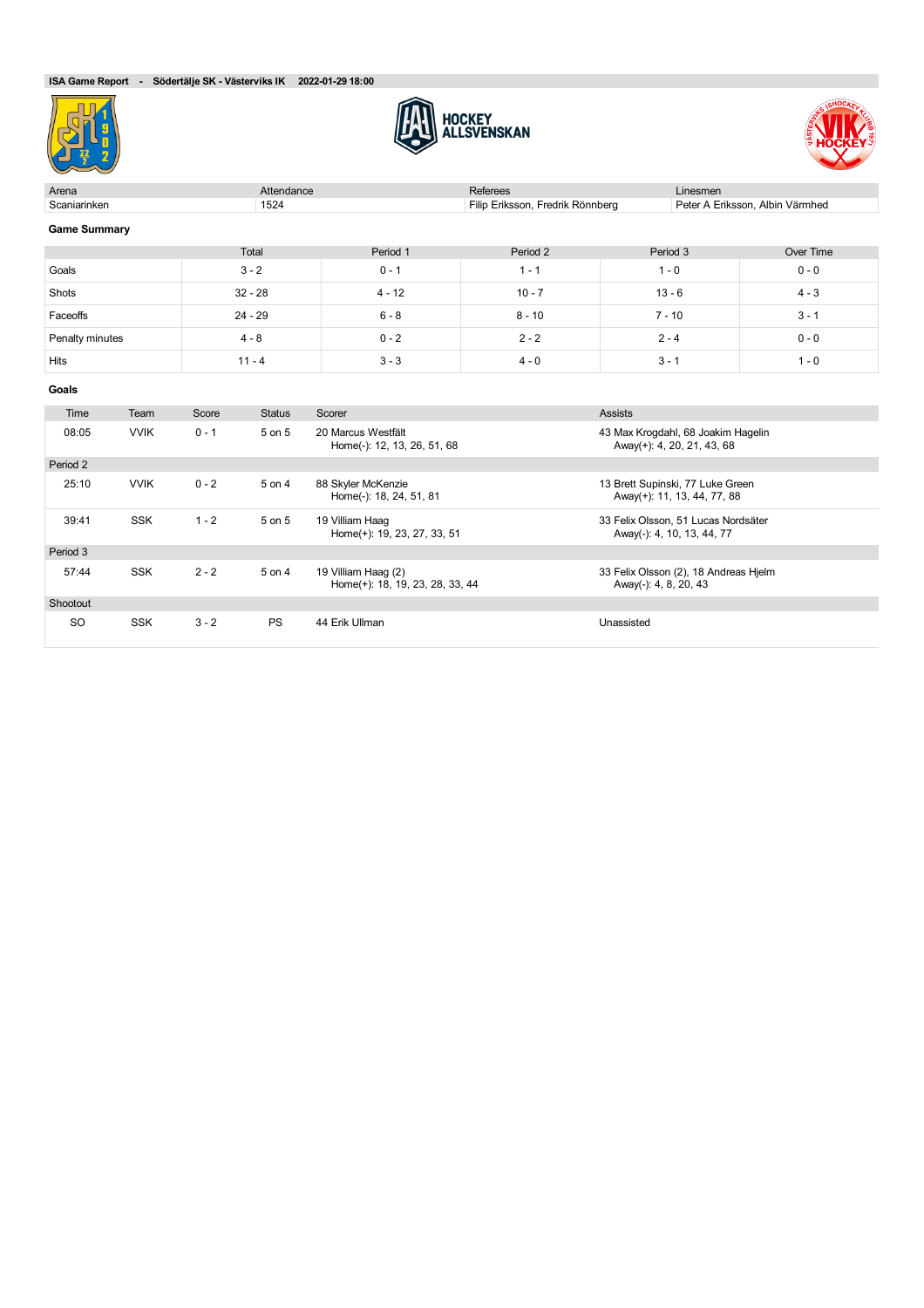

# **Player Summary**

| Player                   | <b>SOG</b>     | Goals          | <b>Assists</b> | Points         | $+/-$       | <b>PIM</b>     | <b>Hits</b> | <b>Blocks</b> | <b>FO</b> | FO%    | <b>Shifts</b> | <b>TOI</b> |
|--------------------------|----------------|----------------|----------------|----------------|-------------|----------------|-------------|---------------|-----------|--------|---------------|------------|
| 12 Matt Marcinew         |                |                |                |                | $-1$        |                |             |               | $10 - 5$  | 66.67% | 17            | 14:39      |
| 13 Gustav Willman Borvik |                |                |                |                | $-1$        |                | 1           |               |           |        | 15            | 14:22      |
| 18 Andreas Hjelm         |                |                | 1              |                | 0           |                |             |               |           |        | 32            | 29:39      |
| 19 Villiam Haag          | 8              | $\overline{2}$ |                | $\overline{2}$ | $+1$        |                | 3           |               | $0 - 4$   | 00,00% | 22            | 18:34      |
| 20 Nikola Pasic          | 3              |                |                |                | 0           |                |             |               | $2 - 1$   | 66,67% | 19            | 16:08      |
| 21 Henrik Malmström      |                |                |                |                | 0           |                |             |               |           |        | 20            | 11:59      |
| 23 Albert Sjöberg        | 3              |                |                |                | $+1$        |                | 1           |               |           |        | 19            | 16:30      |
| 24 Jacob Dahlström       | 2              |                |                |                | $\mathbf 0$ | $\overline{2}$ | 4           |               |           |        | 18            | 11:20      |
| 26 Greg Squires          |                |                |                |                | $-1$        |                |             |               |           |        | 12            | 13:35      |
| 27 Alex Brännstam        |                |                |                |                | $+1$        |                |             |               |           |        | 9             | 06:01      |
| 28 Emil Alba             |                |                |                |                | 0           |                | 1           |               |           |        | 23            | 17:42      |
| 29 Daniel Ljungman       | 2              |                |                |                | 0           |                |             |               | $4 - 4$   | 50,00% | 19            | 18:25      |
| 33 Felix Olsson          |                |                | $\overline{2}$ | $\overline{2}$ | $+1$        |                |             |               | $1 - 9$   | 10,00% | 21            | 17:33      |
| 44 Erik Ullman           | 2              | 1              |                |                | 0           | $\overline{2}$ | 1           |               |           |        | 28            | 21:04      |
| 51 Lucas Nordsäter       | $\overline{2}$ |                | 1              |                | 0           |                |             |               |           |        | 26            | 21:05      |
| 68 Joseph Berger         | $\overline{2}$ |                |                |                | $-1$        |                | 1           |               |           |        | 20            | 18:47      |
| 81 Emil Aronsson         |                |                |                |                | 0           |                | 2           |               | $7 - 6$   | 53,85% | 22            | 15:07      |
| 83 Ludvig Jansson        | 3              |                |                |                | 0           |                |             |               |           |        | 21            | 13:37      |
| 84 Dragan Umicevic       | 2              |                |                |                | $\mathbf 0$ |                |             |               |           |        | 17            | 15:30      |

| Goalkeeper         | Saves | GA | <b>SWA</b> | Saves% |        | PP SVS% EQ SVS% | Shutout | <b>PIM</b> | <b>TOI</b> |
|--------------------|-------|----|------------|--------|--------|-----------------|---------|------------|------------|
| 30 Fredrik Beravik | 26    | -  | 10         | 92.86% | 50.00% | 96.15%          |         |            | 64:24      |
| 31 Nikita Tolopilo |       |    |            |        |        |                 |         |            |            |



# **Player Summary**

| Player                 | SOG            | Goals | <b>Assists</b> | Points | $+/-$       | <b>PIM</b> | <b>Hits</b> | <b>Blocks</b>  | <b>FO</b> | FO%     | <b>Shifts</b> | <b>TOI</b> |
|------------------------|----------------|-------|----------------|--------|-------------|------------|-------------|----------------|-----------|---------|---------------|------------|
| 4 Johannes Johannesen  | 2              |       |                |        | 0           |            |             | 3              |           |         | 34            | 29:51      |
| 7 Tobias Åhström       |                |       |                |        | $\mathbf 0$ |            |             |                |           |         | 14            | 09:31      |
| 8 William Wiå          |                |       |                |        | $\mathbf 0$ |            |             |                |           |         | 23            | 16:56      |
| 10 Mathias Wigley      |                |       |                |        | $-1$        |            |             |                | $9 - 5$   | 64,29%  | 19            | 12:48      |
| 11 Alexander Hilmerson | 2              |       |                |        | $\mathbf 0$ |            |             | 2              |           |         | 21            | 15:04      |
| 13 Brett Supinski      | $\overline{4}$ |       | 1              | 1      | $-1$        |            |             |                | $2 - 3$   | 40,00%  | 26            | 20:42      |
| 14 Erik Gustafsson     |                |       |                |        | 0           |            |             | 1              |           |         | 30            | 24:19      |
| 16 Hugo Gabrielson     |                |       |                |        | $\mathbf 0$ |            | 1           |                |           |         | 10            | 09:19      |
| 17 Jaakko Lantta       |                |       |                |        | $\mathbf 0$ |            |             |                | $1 - 0$   | 100,00% | 12            | 08:38      |
| 20 Marcus Westfält     | $\overline{4}$ | 1     |                | 1      | $+1$        |            |             |                | $11 - 8$  | 57,89%  | 27            | 21:15      |
| 21 Victor Öhman        |                |       |                |        | $+1$        |            |             |                |           |         | 17            | 14:01      |
| 26 Bode Wilde          |                |       |                |        | 0           |            |             |                |           |         |               |            |
| 43 Max Krogdahl        | $\overline{2}$ |       | 1              | 1      | $+1$        |            | 1           |                |           |         | 31            | 24:38      |
| 44 Sebastian Benker    | 3              |       |                |        | $-1$        |            |             |                |           |         | 21            | 16:23      |
| 57 Alfred Barklund     |                |       |                |        | $\mathbf 0$ | 4          | 1           |                |           |         | 24            | 17:07      |
| 68 Joakim Hagelin      | 3              |       | 1              | 1      | $+1$        |            |             |                |           |         | 19            | 14:12      |
| 77 Luke Green          |                |       | 1              | 1      | $-1$        |            |             | 1              |           |         | 23            | 17:00      |
| 88 Skyler McKenzie     | 3              | 1     |                | 1      | $\pmb{0}$   |            |             | $\overline{2}$ | $6 - 7$   | 46,15%  | 28            | 20:52      |
| 91 Tim Wahlgren        |                |       |                |        | $\mathbf 0$ |            |             |                | $0 - 1$   | 00,00%  | 22            | 15:23      |

| Goalkeeper         | Saves | GΑ | <b>SWA</b> | Saves% |        | PP SVS% EQ SVS% | Shutout | <b>PIM</b> | <b>TOI</b> |
|--------------------|-------|----|------------|--------|--------|-----------------|---------|------------|------------|
| 33 Henrik Lundberg | 29    |    | a          | 93.55% | 80.00% | 92.31%          |         |            | 65:00      |
| 92 Edvin Olofsson  |       |    |            |        |        |                 |         |            |            |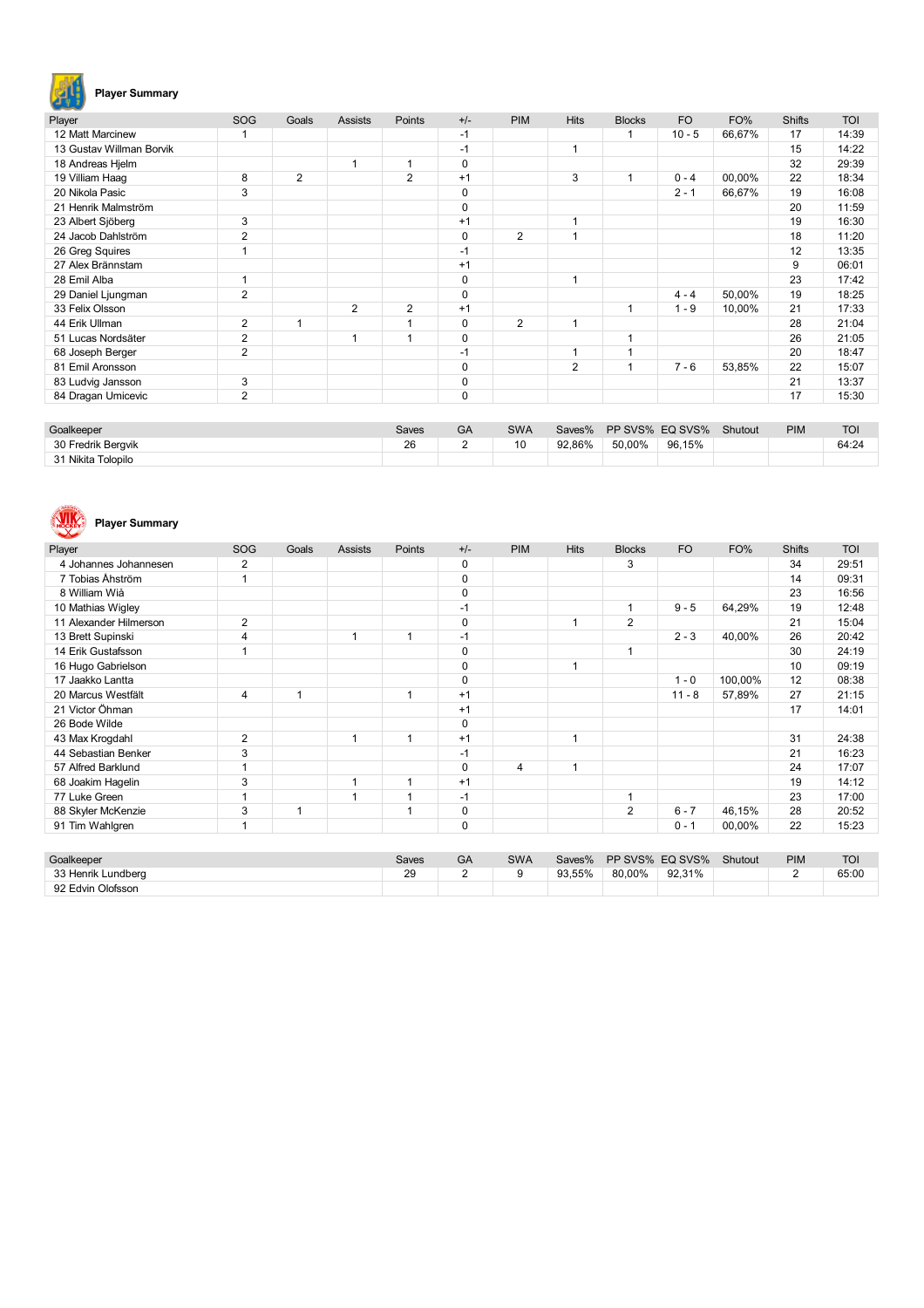

# **Penalty Summary**



| Player             | Penalty                         | Time  | Penalty                                             | Player             |
|--------------------|---------------------------------|-------|-----------------------------------------------------|--------------------|
|                    |                                 | 12:35 | Tripping (2 min)                                    | 33 Henrik Lundberg |
| 44 Erik Ullman     | Highsticking (2 min)            | 23:23 |                                                     |                    |
|                    |                                 | 36:30 | Tripping (2 min)                                    | 57 Alfred Barklund |
| 24 Jacob Dahlström | Unsportsmanlike conduct (2 min) | 40:25 |                                                     |                    |
|                    |                                 | 42:48 | Hooking (2 min)                                     | 57 Alfred Barklund |
|                    |                                 | 56:48 | Too many players on the ice (Team Penalty 2<br>min) |                    |

### **Power Play**

| 25.00%<br>Södertälie SK | 06:56 |
|-------------------------|-------|
| 50.00%<br>Västerviks IK | 03:47 |

# **Penalty Killing**

|               | <b>Box Plays</b> | PK%    | Goals Against | <b>Shots Against</b> | <b>PK Time</b> |
|---------------|------------------|--------|---------------|----------------------|----------------|
| Södertälie SK |                  | 50,00% |               |                      | 03:47          |
| Västerviks IK |                  | 75,00% |               |                      | 06:56          |

|                       | <b>Faceoffs</b>        |                        |                         |                         |                       |                        |                        |                         |                         |  |  |
|-----------------------|------------------------|------------------------|-------------------------|-------------------------|-----------------------|------------------------|------------------------|-------------------------|-------------------------|--|--|
|                       | 20 Marcus<br>Westfält  | 10 Mathias<br>Wigley   | 88 Skyler<br>McKenzie   | 13 Brett Supinski       |                       | 12 Matt<br>Marcinew    | 81 Emil<br>Aronsson    | 33 Felix Olsson         | 29 Daniel<br>Ljungman   |  |  |
| 12 Matt Marcinew      | $3 - 3$<br>$(50,00\%)$ | $5 - 2$<br>(71, 43%)   | $1 - 0$<br>$(100,00\%)$ |                         | 20 Marcus<br>Westfält | $3 - 3$<br>$(50,00\%)$ | $3 - 1$<br>$(75,00\%)$ | $2 - 0$<br>$(100,00\%)$ | $1 - 2$<br>(33, 33%)    |  |  |
| 81 Emil<br>Aronsson   | $1 - 3$<br>$(25,00\%)$ |                        | $5 - 3$<br>$(62, 50\%)$ | $1 - 0$<br>$(100,00\%)$ | 10 Mathias<br>Wigley  | $2 - 5$<br>(28, 57%)   |                        | $5 - 0$<br>$(100,00\%)$ | $1 - 0$<br>$(100,00\%)$ |  |  |
| 33 Felix Olsson       | $0 - 2$<br>$(00,00\%)$ | $0 - 5$<br>$(00,00\%)$ | $0 - 1$<br>$(00,00\%)$  | $1 - 1$<br>$(50,00\%)$  | 88 Skyler<br>McKenzie | $0 - 1$<br>$(00,00\%)$ | $3 - 5$<br>$(37,50\%)$ | $1 - 0$<br>$(100,00\%)$ | $0 - 1$<br>$(00,00\%)$  |  |  |
| 29 Daniel<br>Ljungman | $2 - 1$<br>(66, 67%)   | $0 - 1$<br>$(00,00\%)$ | $1 - 0$<br>$(100,00\%)$ | $1 - 1$<br>$(50,00\%)$  | 13 Brett Supinski     |                        | $0 - 1$<br>$(00,00\%)$ | $1 - 1$<br>$(50,00\%)$  | $1 - 1$<br>$(50,00\%)$  |  |  |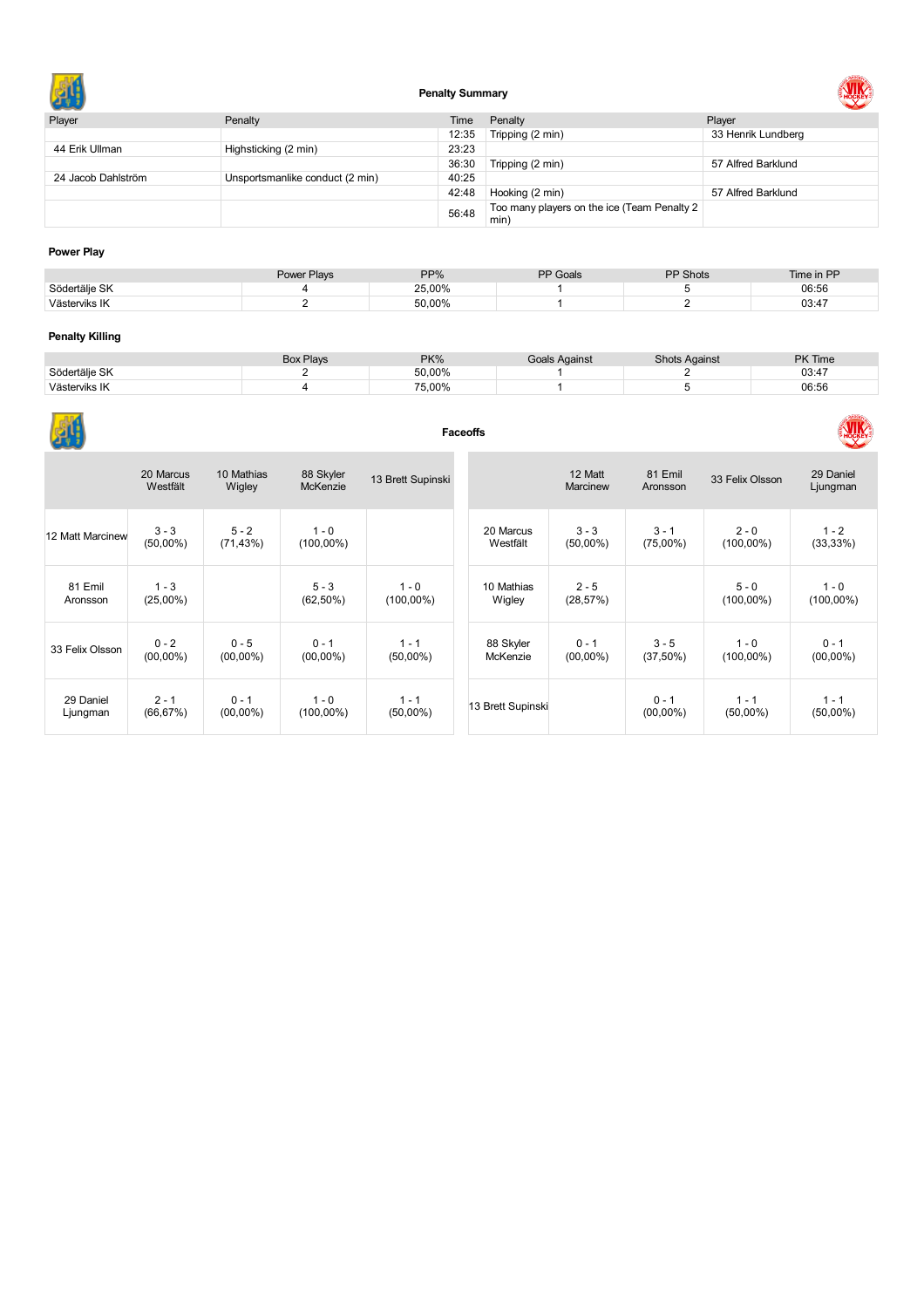



#### **Points**

| 19 Villiam Haag    | 2 | 2 |   |
|--------------------|---|---|---|
| 33 Felix Olsson    | っ |   | ∩ |
| 44 Erik Ullman     |   |   |   |
| 18 Andreas Hjelm   |   |   |   |
| 51 Lucas Nordsäter |   |   |   |
|                    |   |   |   |
|                    |   |   |   |
|                    |   |   |   |
|                    |   |   |   |
|                    |   |   |   |

| 88 Skyler McKenzie |  |  |
|--------------------|--|--|
| 20 Marcus Westfält |  |  |
| 77 Luke Green      |  |  |
| 68 Joakim Hagelin  |  |  |
| 43 Max Krogdahl    |  |  |
| 13 Brett Supinski  |  |  |
|                    |  |  |
|                    |  |  |
|                    |  |  |
|                    |  |  |

### **Shots**

|                    | SOG | G | Wide |
|--------------------|-----|---|------|
| 19 Villiam Haag    | 8   | 2 |      |
| 23 Albert Sjöberg  | 3   |   | 2    |
| 20 Nikola Pasic    | 3   |   |      |
| 83 Ludvig Jansson  | 3   |   |      |
| 44 Erik Ullman     | 2   |   |      |
| 84 Dragan Umicevic | 2   |   | 2    |
| 68 Joseph Berger   | 2   |   |      |
| 51 Lucas Nordsäter | 2   |   |      |
| 24 Jacob Dahlström | 2   |   |      |
| 29 Daniel Ljungman | 2   |   |      |

#### SOG G Wide<br>4 1 0 20 Marcus Westfält 1 1 0<br>13 Brett Supinski 1 4 0 2 13 Brett Supinski 13 April 13 Brett Supinski 14 April 13 April 13 April 14 April 14 April 14 April 14 April 14 April 14 April 14 April 14 April 14 April 14 April 14 April 14 April 14 April 14 April 14 April 14 April 14 Apr 88 Skyler McKenzie **3** 1 0 0 44 Sebastian Benker 1980 and 1980 and 1980 and 1980 and 1980 and 1980 and 1980 and 1980 and 1980 and 1980 and 1 68 Joakim Hagelin 1992<br>
19 Johannes Johannesen 1992<br>
19 Johannes Johannesen 1992<br>
19 Johannes Johannesen 1992 4 Johannes Johannesen Max Krogdahl 2 0 1 11 Alexander Hilmerson 2 0 0 0<br>57 Alfred Barklund 1 0 0 0 57 Alfred Barklund 1 0 77 Luke Green 1 1 0 0

### **Shots Wide**

|                    | Wide | SOG |  |
|--------------------|------|-----|--|
| 28 Emil Alba       |      |     |  |
| 84 Dragan Umicevic |      |     |  |
| 23 Albert Sjöberg  |      |     |  |
| 68 Joseph Berger   |      |     |  |
| 51 Lucas Nordsäter |      |     |  |

### **PP-Shots**

|                    | PP-SOG | PP-G | PP Wide |
|--------------------|--------|------|---------|
| 19 Villiam Haag    |        |      |         |
| 68 Joseph Berger   |        |      |         |
| 29 Daniel Ljungman |        |      |         |
| 12 Matt Marcinew   |        |      |         |
| 20 Nikola Pasic    |        |      |         |

#### **Hits**

|                    | <b>Hits</b> | Pen. minutes |
|--------------------|-------------|--------------|
| 19 Villiam Haag    |             |              |
| 81 Emil Aronsson   |             |              |
| 28 Emil Alba       |             |              |
| 68 Joseph Berger   |             |              |
| 24 Jacob Dahlström |             |              |
|                    |             |              |

# **Top +/-**

|                    | +/- |  |
|--------------------|-----|--|
| 27 Alex Brännstam  |     |  |
| 19 Villiam Haag    |     |  |
| 33 Felix Olsson    |     |  |
| 23 Albert Sjöberg  |     |  |
| 51 Lucas Nordsäter |     |  |

#### **Bottom +/-**

| 68 Joseph Berger         | -1 |  |
|--------------------------|----|--|
| 12 Matt Marcinew         | -1 |  |
| 26 Greg Squires          | -1 |  |
| 13 Gustav Willman Borvik | -  |  |
| 51 Lucas Nordsäter       |    |  |

|                       | Wide | SOG |  |
|-----------------------|------|-----|--|
| 17 Jaakko Lantta      |      |     |  |
| 4 Johannes Johannesen |      |     |  |
| 13 Brett Supinski     |      |     |  |
| 10 Mathias Wigley     |      |     |  |
| 21 Victor Öhman       |      |     |  |
|                       |      |     |  |

|                    | PP-SOG | $PP-G$ | PP Wide |
|--------------------|--------|--------|---------|
| 88 Skyler McKenzie |        |        |         |
| 68 Joakim Hagelin  |        |        |         |
|                    |        |        |         |
|                    |        |        |         |
|                    |        |        |         |

|                        | Hits | Pen. minutes |
|------------------------|------|--------------|
| 57 Alfred Barklund     |      |              |
| 16 Hugo Gabrielson     |      |              |
| 11 Alexander Hilmerson |      |              |
| 43 Max Krogdahl        |      |              |
|                        |      |              |

|                       | +/- |  |
|-----------------------|-----|--|
| 68 Joakim Hagelin     |     |  |
| 43 Max Krogdahl       |     |  |
| 20 Marcus Westfält    |     |  |
| 21 Victor Öhman       |     |  |
| 4 Johannes Johannesen |     |  |

|                       | +/- |  |
|-----------------------|-----|--|
| 44 Sebastian Benker   | -1  |  |
| 77 Luke Green         | -1  |  |
| 13 Brett Supinski     | -1  |  |
| 10 Mathias Wigley     | -1  |  |
| 4 Johannes Johannesen |     |  |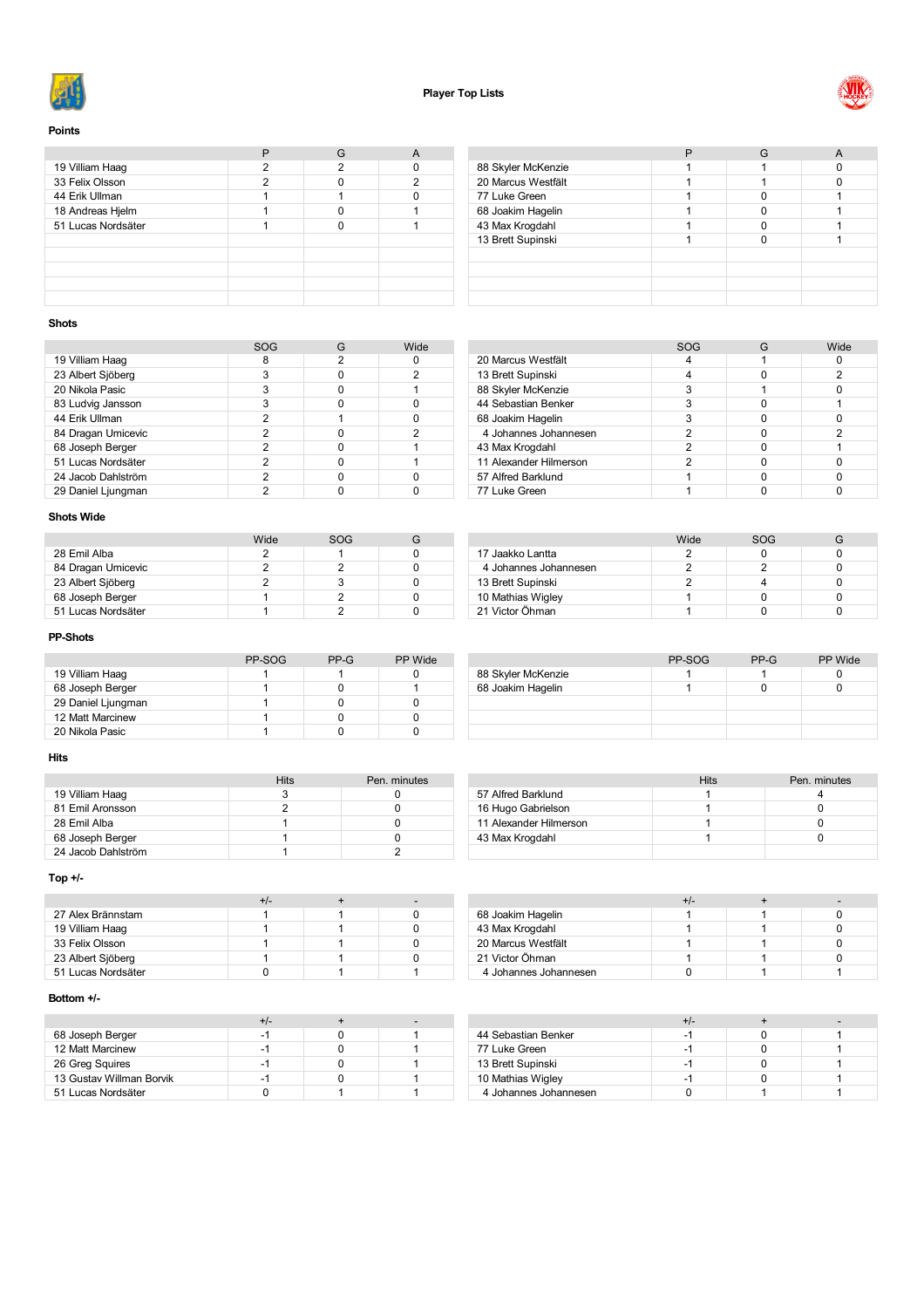



### **Time On Ice**

|                    | Time on Ice | +/- |
|--------------------|-------------|-----|
| 18 Andreas Hielm   | 29:39       |     |
| 51 Lucas Nordsäter | 21:05       |     |
| 44 Erik Ullman     | 21:04       |     |
| 68 Joseph Berger   | 18.47       | -1  |
| 19 Villiam Haag    | 18:34       | +1  |

#### Time on Ice  $+/-$ <br>29:51 0 Johannes Johannesen 29:51 0 43 Max Krogdahl 24:38 +1<br>14 Erik Gustafsson 24:19 0 14 Erik Gustafsson 24:19<br>20 Marcus Westfält 21:15 Marcus Westfält 21:15 +1 88 Skyler McKenzie 20:52 0

#### **Time On Ice PP**

|                  | Time on Ice PP | $PP +/-$ |
|------------------|----------------|----------|
| 18 Andreas Hjelm | 04.48          | $+1$     |
| 28 Emil Alba     | 04:15          | $+1$     |
| 44 Erik Ullman   | 04:10          | $+1$     |
| 20 Nikola Pasic  | 03:19          |          |
| 26 Greg Squires  | 03:19          |          |

|                    | Time on Ice PP | $PP +/-$ |
|--------------------|----------------|----------|
| 68 Joakim Hagelin  | 02.42          | 0        |
| 77 Luke Green      | 01:58          | $+1$     |
| 20 Marcus Westfält | 01:56          | 0        |
| 13 Brett Supinski  | 01:50          | $+1$     |
| 21 Victor Öhman    | 01.41          |          |

#### **Time On Ice BP**

|                     | Time on Ice BP | $BP +/-$ |
|---------------------|----------------|----------|
| 27 Alex Brännstam   | 02.04          |          |
| 21 Henrik Malmström | 02:00          |          |
| 51 Lucas Nordsäter  | 01.47          | -1       |
| 18 Andreas Hielm    | 01.41          | -1       |
| 81 Emil Aronsson    | 01.26          | -1       |

|                       | Time on Ice BP | $BP +/-$ |
|-----------------------|----------------|----------|
| 43 Max Krogdahl       | 05:38          | -1       |
| 4 Johannes Johannesen | 05:19          | -1       |
| 8 William Wiå         | 04.12          | -1       |
| 20 Marcus Westfält    | 03:56          | -1       |
| 88 Skyler McKenzie    | 02:38          |          |

#### **Faceoffs**

|                    | FO%   | Won | Lost |   |
|--------------------|-------|-----|------|---|
| 12 Matt Marcinew   | 66.67 | 10  | 5    |   |
| 81 Emil Aronsson   | 53.85 |     |      | 2 |
| 29 Daniel Ljungman | 50.00 |     |      | 8 |
| 33 Felix Olsson    | 10.00 |     |      |   |
| 19 Villiam Haag    | 00.00 |     |      |   |

|                    | FO%   | Won | _ost |
|--------------------|-------|-----|------|
| 10 Mathias Wigley  | 64.29 | 9   | 5    |
| 20 Marcus Westfält | 57.89 | 11  |      |
| 88 Skyler McKenzie | 46.15 | 6   |      |
| 13 Brett Supinski  | 40.00 |     |      |
|                    |       |     |      |

88 Skyler McKenzie

OFO% Won Lost<br>50,00 2 2

### **Offensive Faceoff %**

|                    | OFO%  | Won | Lost |
|--------------------|-------|-----|------|
| 12 Matt Marcinew   | 57.14 |     | з    |
| 29 Daniel Ljungman | 50.00 |     |      |
| 33 Felix Olsson    | 16.67 |     | b    |
| 19 Villiam Haag    | 00.00 |     |      |
|                    |       |     |      |

#### **Defensive Faceoff %**

|                    | DFO%   | Won | Lost |
|--------------------|--------|-----|------|
| 12 Matt Marcinew   | 100.00 |     |      |
| 81 Emil Aronsson   | 50.00  | o   |      |
| 29 Daniel Ljungman | 50.00  |     |      |
|                    |        |     |      |
|                    |        |     |      |

|                    | DFO%  | Won | Lost |
|--------------------|-------|-----|------|
| 10 Mathias Wigley  | 75,00 | ь   |      |
| 20 Marcus Westfält | 53.85 |     |      |
|                    |       |     |      |
|                    |       |     |      |
|                    |       |     |      |

#### **Penalties**

|                    | <b>PIM</b> | Eff. PIM |
|--------------------|------------|----------|
| 24 Jacob Dahlström |            |          |
| 44 Erik Ullman     |            |          |
|                    |            |          |
|                    |            |          |
|                    |            |          |

|                    | <b>PIM</b> | Eff. PIM |
|--------------------|------------|----------|
| 57 Alfred Barklund |            |          |
| 33 Henrik Lundberg |            |          |
|                    |            |          |
|                    |            |          |

### **Top PP +/-**

| 28 Emil Alba      |  |  |
|-------------------|--|--|
| 19 Villiam Haag   |  |  |
| 18 Andreas Hielm  |  |  |
| 33 Felix Olsson   |  |  |
| 23 Albert Sjöberg |  |  |